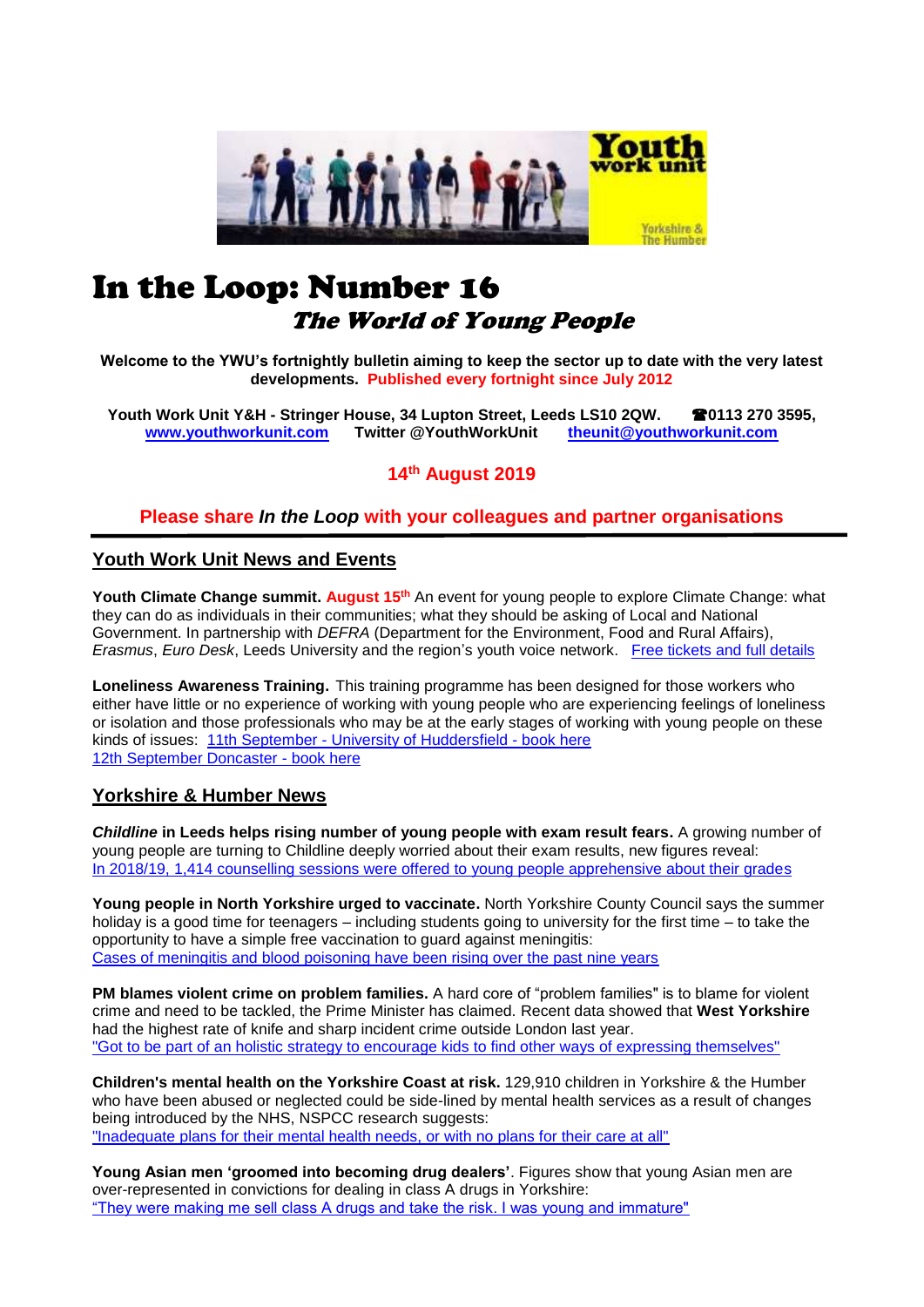**Unqualified council staff 'given child protection responsibility'.** Ofsted has warned York's children's services over the "unacceptable" use of unqualified staff who have been left handling **"inappropriate** levels of risk": ["Managers have taken steps to begin to re-allocate this work to social workers"](https://www.cypnow.co.uk/cyp/news/2007014/unqualified-council-staff-%E2%80%98given-child-protection-responsibility%E2%80%99)

#### **Youth Voice Yorkshire and Humber**

**Thanks to all the young people who took part in the National Sitting in Leeds last week, hosted by the University of Leeds.**

# **National News**

**Over one million young people to save hundreds of pounds, as new 16-17 Saver launches, cutting cost of rail travel for teenagers and guaranteeing half-price travel in England and Wales**: [Young people can start buying their discounted tickets on Monday 2 September](https://www.gov.uk/government/news/over-one-million-people-to-save-hundreds-as-new-16-17-saver-launches-cutting-cost-of-rail-travel-for-teenagers)

**Mhairi Black issues warning over Brexit's impact on young people.** Don't make young people pay the price for Brexit, Mhairi Black urged Boris Johnson on International Youth Day. Mhairi Black – the youngest member of the House of Commons and SNP youth affairs spokesperson – says a No-Deal Brexit will cost young people from the UK key education, work and travel opportunities within the European Union: ["Being part of Europe can be life-changing"](https://www.thenational.scot/news/17830230.young-people-will-pay-price-brexit-mhairi-black-warns/)

**400 staff at** *The Challenge* **set to be affected as NCS contract loss is confirmed**. Around 400 out of 450 permanent staff at The Challenge will be affected after the charity confirmed that it has not been able to reach an agreement with the National Citizen Service Trust to deliver the programme from 2020: ["The Challenge has been at the forefront of NCS as its largest provider"](https://www.civilsociety.co.uk/news/national-citizen-service-confirms-it-will-no-longer-contract-with-the-challenge.html#sthash.5lYElmNl.dpuf)

**Children in care targeted by county lines gangs.** Criminal gangs are targeting children in care, some as young as 12, in towns and cities many miles from home - the phenomenon known as county lines: ["The question for govt and local authorities is: what are you doing to stop it?" -](https://www.bbc.co.uk/news/av/uk-49329279/children-in-care-targeted-by-county-lines-gangs) Children's Commissioner

**Greta Thunberg's influence grows as young activist heads for US**. Teenager is an inspiration for climate movement but also a lightning rod for criticism. The most vociferous attacks on Ms Thunberg have come from far-right politicians and conservative writers: ["Everyone here obviously knows Greta was the](https://www.ft.com/content/c1fc37b4-bce4-11e9-89e2-41e555e96722)  [founder of the movement. But she has always been very specific that she is not the leader"](https://www.ft.com/content/c1fc37b4-bce4-11e9-89e2-41e555e96722) 

*Ofcom* **to fine tech firms exposing young people to graphic videos**. The regulator could hand out multimillion pound fines to tech firms it judges not to have protected young users: [Research found that 59% of children have started using Facebook and Twitter before the age of 10](https://www.businesscloud.co.uk/news/ofcom-to-fine-tech-firms-exposing-young-people-to-graphic-vi)

**Young people call on Boris Johnson to take urgent action on knife crime**. Six youngsters who experienced first-hand the trauma caused by violence with the weapons have demanded a meeting with him after compiling an action plan of how to prevent more young lives being lost: [Knife crime in England and Wales hit a record high in 2018/19, up 8% on the previous year](https://www.thecanary.co/uk/news/2019/08/08/young-people-call-on-boris-johnson-to-take-urgent-action-on-knife-crime/)

# **Reports and Studies**

**Social-media use 'disrupting teen sleep and exercise.** Using social media isn't directly harming teenagers - but it can reduce the time they spend on healthy activities, such as sleeping and exercising, a study suggests. Girls were particularly vulnerable to cyber-bullying

**Social media isn't causing more eating disorders in young people – new study.** Eating disorders recorded in primary care are nearly 11 times more common in females than males and twice as common in people aged 16–20 years old, than in the 11-15 or 21-24 age groups. [Studies are starting to unpick assumptions we might make about the links between the two](http://theconversation.com/social-media-isnt-causing-more-eating-disorders-in-young-people-new-study-119959)

*YouTube* **is most-watched platform for young people, says report**. Ofcom figures show that 16 to 24 year-olds are watching 73 minutes of YouTube every day, compared to the 53 minutes watched by 25 to 34-year-olds: [People in the younger age range](https://www.bbc.co.uk/newsround/49261194) watch much less live television

**Home Affairs Committee - Serious Youth Violence Report:** The Home Affairs Committee has published a report following its inquiry into serious youth violence. The Committee says that the Government's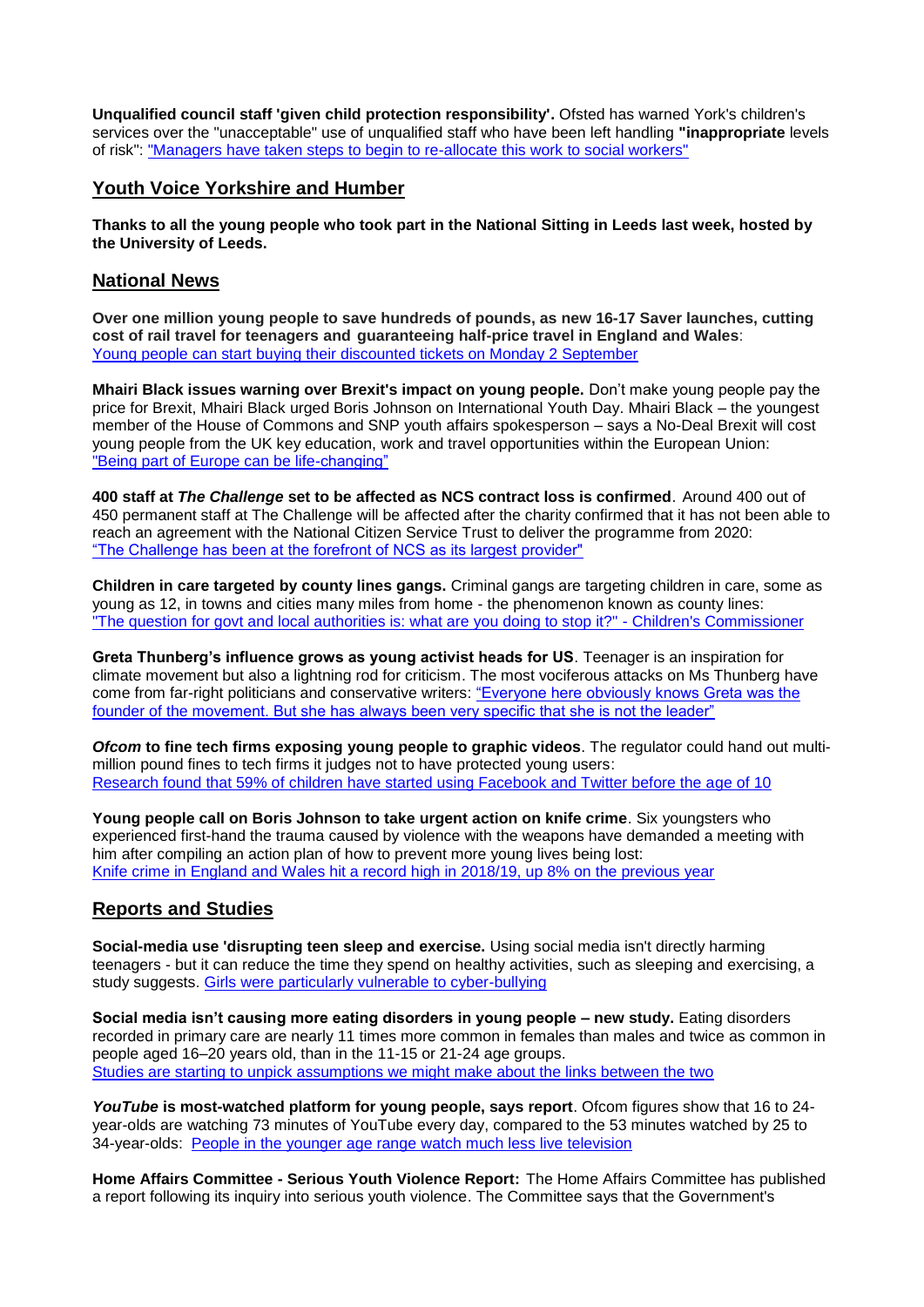Serious Violence Strategy is a completely inadequate response to the wave of violence blighting our communities: [Serious Youth Violence Report](https://publications.parliament.uk/pa/cm201719/cmselect/cmhaff/1016/101602.htm)

# **Health**

**NHS must better tailor young people's care, says new report.** Care and support given to young people with long-term conditions is too variable, say researchers. Providers should adopt three beneficial features into their transitional care programmes as a minimum: ["Healthcare must be provided to young people based on their stage of development, not just their age"](https://www.hsj.co.uk/service-design/nhs-must-better-tailor-young-peoples-care-says-new-report/7025728.article)

**Vaping linked to marijuana use in young people, research says.** The findings, researchers say, support the theory that nicotine rewires the developing brain, changing how people respond to and crave addictive substances:

[The odds of marijuana use were 3.5 times higher in people who vaped compared to those who didn't](https://edition.cnn.com/2019/08/12/health/e-cigarette-marijuana-young-people-study/index.html)

**Diary writing could improve HbA1c levels of young people with type 1 diabetes**. So-called *gratitude journaling* where people write down positive aspects of their life in a diary could help young people with type 1 diabetes lower their HbA1c: [Those who had more journal entries had a lower HbA1c](https://www.diabetes.co.uk/news/2019/aug/diary-writing-could-improve-hba1c-levels-of-young-people-with-type-1-diabetes-90734021.html)

## **Events, Training and Opportunities**

**Free Youth Group visits to UK Parliament in August.** Between the 19th and 30th August, youth groups – for example, clubs or uniformed organisations – with members aged 6-18 can visit UK Parliament for free. [See the options and book a tour](https://ukparliament.seetickets.com/content/ticket-options?src=Discover_Summer_phase2&utm_source=YUKP&utm_medium=email&utm_campaign=Discover_Summer_phase2&utm_source=UK+Parliament+Education+and+Engagement&utm_campaign=4228be6dbb-EMAIL_CAMPAIGN_2018_06_18_01_28_COPY_01&utm_medium=email&utm_term=0_26d0645ea9-4228be6dbb-102594257&mc_cid=4228be6dbb&mc_eid=c6d3958b89)

**SAYiT**, Sheffield's leading lesbian, gay, bi, trans, queer and questioning youth charity, is marking its 20th birthday with a celebration event on 24th October 2019: Full details of the event 20th birthday with a celebration event on 24th October 2019:

## **Blogs and Comment**

**Politicians must listen to young people on how poverty and mental health are linked.** In countries such as the US and UK, those in poverty are far more likely to develop mental health problems. The connection between deprivation and mental health may escape politicians, but it's all too clear for young people. [That youngsters are joining the dots politicians can't seem to speaks volumes](https://www.theguardian.com/society/commentisfree/2019/aug/13/politicians-young-people-poverty-mental-health)

**Cat Smith MP: Our politics is failing young people - it is vital they continue to make their voices heard to shape the future of this country.** "We have a generation that wants a fairer society, but instead of being supported and valued, young people have be have been disproportionately hit by austerity" ["It's hard not to be inspired by this socially conscious generation"](https://www.politicshome.com/news/uk/education/schools/opinion/house-commons/105840/cat-smith-mp-our-politics-failing-young)

**Young people in UK dismiss democracy while their counterparts in Hong Kong risk everything to live in a free society**. For all its faults, democracy remains the most dynamic and tolerant system of government: [Most of those in the protests are teenagers and young adults in their twenties](https://inews.co.uk/opinion/young-people-in-uk-dismiss-democracy-while-their-counterparts-in-hong-kong-risk-everything-to-live-in-a-free-society/)

**Nothing but a number? Young people on boards.** It's great that organisations are recruiting young people to their boards - but they need to really think about why. "The experience of being recruited for being me, rather than being my age, made a huge difference to my sense of worth as a board team member from day one" [Are you genuinely open to changing the way you do governance?](https://www.artsprofessional.co.uk/magazine/article/nothing-number-young-people-boards)

#### **Resources**

**Friends can become family too.** LGTB+ "Adopt a family" initiative: [Friends can become family too](https://twitter.com/PinkNews/status/1161578458595713024)

#### **Vacancies**

**The very latest Youth Work related vacancies** in Yorkshire and the Humber: [Jobs in our region](https://www.indeed.co.uk/Youth-Worker-jobs-in-Yorkshire-and-Humberside)

#### **European Exchange and Partnership Opportunities – Eurodesk**

Every two years, the *European Youth Event* brings together thousands of young people from all over the European Union and beyond to share and shape their ideas on the future of Europe. It is a unique opportunity for young people to meet and inspire each other and decision makers: [Will take place at the European Parliament's seat in Strasbourg on 29-30 May 2020](http://www.europarl.europa.eu/european-youth-event/en/eye2020/home.html)